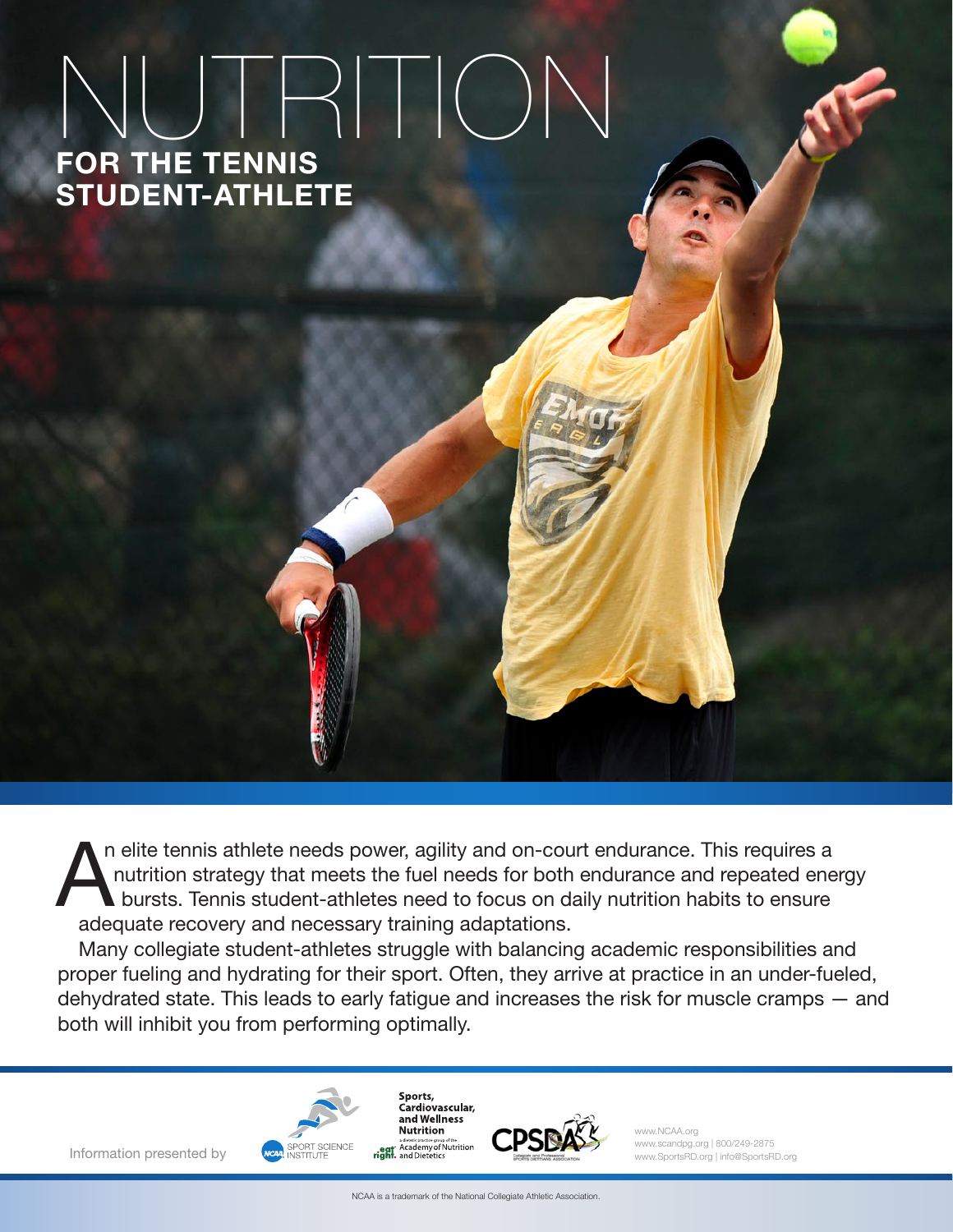## THE UNIQUE PHYSIOLOGY OF TENNIS

Many factors make tennis a unique sport. Although tennis is a team sport, a major component of tennis is individual performance. Therefore, your nutrition plan must be individualized and adjusted daily to accommodate varying training loads.

Tennis also differs from other sports in its sudden stop-and-go nature. Because tennis athletes use both anaerobic and aerobic energy systems, fueling strategies should address both endurance and explosive bursts. Tennis also is typically played in warm and hot environments, exacerbating sweat loss. Tennis athletes can lose up to 5 or 6 pounds of sweat per hour, with each pound of sweat containing about 500 milligrams of sodium. Thus, hydration and electrolytes are critical to performance.

These factors make tennis athletes more prone to muscle spasms and cramping. For optimal performance, the nutrition plan should address all these factors.

## PRESEASON PHASE

Tennis season can be split into three phases: preseason, competition and championship. During preseason, the goal is to adapt to increased conditioning, resulting in improved cardiorespiratory fitness and power. Hydration and fueling are key to ensuring that adaptation occurs. It is vital to adopt sound nutrition strategies during this phase because these healthy habits will set you up for a season of either optimal energy and recovery, or of struggling to recover from one match to the next. During preseason, it is most important to:

- Drink adequate fluids;
- Eat breakfast daily;
- Consume adequate fruits and vegetables; and

• Take recovery nutrition seriously.

**Maintain Hydration: Hydration is** overlooked by many tennis players

— at least 50 percent are in a state of dehydration, primarily because they rely on thirst to stimulate fluid intake. But by the time you are thirsty, you are already about 1 percent dehydrated. If dehydration continues, strength, aerobic capacity and neuromuscular function will be compromised, thus impacting your performance. Proper hydration not only is beneficial for endurance and power, but also it is helpful for concentration and stroke precision.

Hydration Recommendations:

- Divide your body weight in half (in pounds) to know the minimum amount of fluid (in ounces) to drink on a consistent basis. Harder workout days will require more fluid to replace sweat and electrolyte losses.
- Carry a water bottle throughout the day to make sure you meet your goals.
- Keep water, electrolyte-containing drinks and carbohydrate-containing drinks courtside to drink during stoppages as needed.
- A great way to think of on court hydrating and fueling is "bites and gulps." Take fluids in large gulps and fuel consistently with bites of fruit, chews, bars or trail mix.

Eat Breakfast: Breakfast provides a good fuel source to start the day and stops the catabolism (muscle breakdown) that occurs overnight when food is not eaten. It is easier to eat optimal amounts of all nutrients when you start with breakfast. Student-athletes who skip breakfast tend to be overly hungry later, and tend to backload meals – eating more at the end of the day than the beginning – which is associated with less muscle mass and higher amounts of body fat.

Tennis may require frequent longdistance travel, making breakfast even more important, because it might be the only sit-down meal of the day. Tennis may require multiple spurts of activity in a day if playing in both singles and

doubles tournaments. This places greater importance on breakfast in preparation for the competitive season. Getting used to eating breakfast in the preseason will make it much easier to do so when the competitive season begins.

Fruits and Veggies: Many studentathletes eat inadequate amounts of fruits and vegetables, making them vulnerable to stress and greater inflammation. This can weaken your immune system and lower your work capacity.

You can still perform if you eat poor quantities of produce, but over time the lack of nutrients can lead to greater muscle injury, more frequent illness and lengthened recovery time. Try to eat a fruit or vegetable at every meal or snack to minimize injuries and recovery time between competitions.

It is essential to get a colorful variety of fruits and vegetables daily. The more "colors" you eat, the more essential vitamins and minerals you provide your body. During hot and humid days on the court frozen grapes, sliced bananas, orange wedges or cold pickles can help provide good sources of electrolytes and water to help prevent cramping or dehydration.

**Recovery:** One definition of recovery is returning to a normal and better condition. For tennis players, this is getting your body back to how it was before the training session or competition. The quicker you recover, the sooner you can train or compete at an optimal

level again. There are three main areas you should focus on: replacing fluids lost through sweat, replenishing carbohydrate stores and repairing the muscle damaged during the workout.

Carbohydrates: Carbohydrates contribute to increased muscle glycogen stores used for peak performance. A low-carbohydrate diet can hinder high-intensity exercise and endurance performance, both of which take place in tennis. As an intermittent sport, tennis

| <b>FRUITS AND VEGETABLES BY COLOR</b> |                            |                       |                           |                      |
|---------------------------------------|----------------------------|-----------------------|---------------------------|----------------------|
| <b>Red</b>                            | <b>Yellow/Orange</b>       | <b>White</b>          | Green                     | <b>Blue/Purple</b>   |
| <b>Cherries</b>                       | <b>Butternut Squash</b>    | <b>Apples</b>         | Asparagus                 | <b>Black Olives</b>  |
| Cranberries                           | Cantaloupe                 | <b>Bananas</b>        | Avocado                   | <b>Blackberries</b>  |
| <b>Dried Cranberries</b>              | Carrots                    | Cauliflower           | <b>Broccoli</b>           | <b>Blueberries</b>   |
| Raspberries                           | Grapefruit                 | <b>Onions</b>         | <b>Brussels Sprouts</b>   | Eqaplant             |
| <b>Red Bell Peppers</b>               | <b>Oranges</b>             | <b>Pears</b>          | <b>Collards</b>           | <b>Plums</b>         |
| <b>Red Cabbage</b>                    | <b>Peaches</b>             | <b>White Peaches</b>  | <b>Green Bell Peppers</b> | <b>Prunes</b>        |
| <b>Strawberries</b>                   | <b>Pineapples</b>          | <b>White Potatoes</b> | <b>Green Olives</b>       | <b>Purple Grapes</b> |
| <b>Tomatoes</b>                       | Pumpkin                    |                       | Guacamole                 | <b>Raisins</b>       |
| Watermelon                            | <b>Sweet Potatoes</b>      |                       | <b>Kale</b>               |                      |
|                                       | <b>Tangerines</b>          |                       | <b>Mustard Greens</b>     |                      |
|                                       | <b>Yellow Bell Peppers</b> |                       | <b>Romaine Lettuce</b>    |                      |
|                                       |                            |                       | Spinach                   |                      |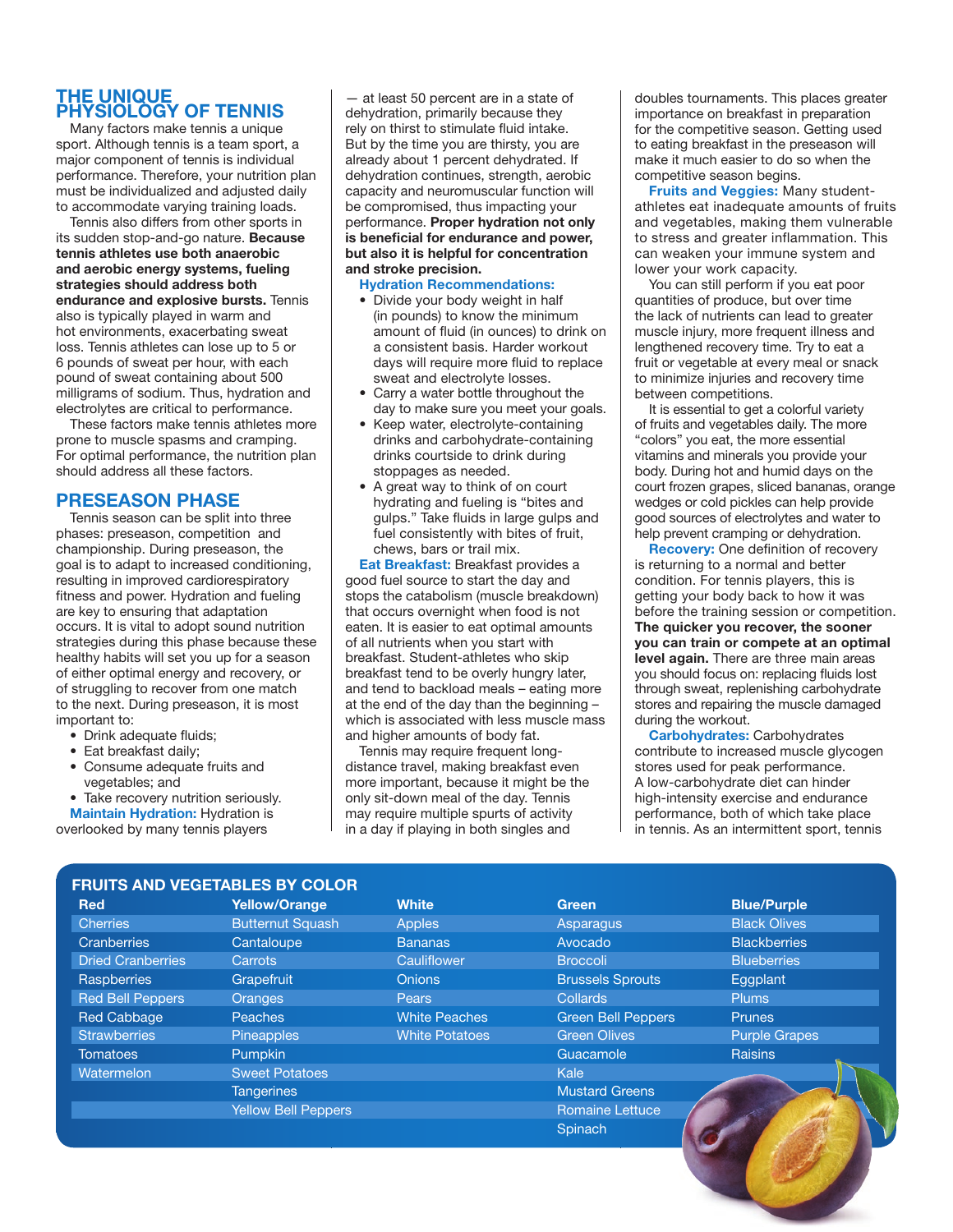

## HOW TO FOCUS NUTRITION FOR COMPETITION

Day before competition: Your eating pattern should be same as your normal routine, with a focus on refueling your muscles with carbohydrates (e.g., fruit, pasta, potatoes, rice, bread, grains). One to three hours before bedtime: Eat a small snack that includes carbohydrates and a moderate amount of quality protein (e.g., Greek yogurt, cottage cheese, milk, eggs, chicken).

### **Hydrate**

- Multiply your body weight (pounds) by 0.6 to 0.7. This is the number of ounces of fluid you should drink the day before competition.
- Drink 16 to 20 ounces of water, sports drink or milk before going to bed.

#### **Electrolytes**

- Salt your food or eat salty snacks such as pretzels.
- Get enough electrolytes during the day. Possibly supplement extra electrolytes, if directed by a sports registered dietitian. Your electrolyte needs are specific to you, because people vary drastically in their sodium losses in sweat. Inadequate electrolyte intake can produce muscle spasms, cramping and dizziness.

Day of competition: Eat a pre-match meal about three hours before the match starts consisting mostly of carbohydrates with moderate protein.

One hour before and during competition lasting longer than an hour: Eat easily digestible carbohydrates (e.g., sports drinks, gels, energy chews, low-fiber energy bars).

#### **Hydrate**

- Drink 16 to 24 ounces of water or sports drink two to three hours before the match starts.
- Drink another 8 ounces 15 to 30 minutes before the match starts.
- At every change of ends, drink 8 to 12 ounces of water or sports drink.
- Even in a tie-break change, have a few mouthfuls of water or sports drink.
- Drink at least 32 ounces of fluids after the match is completed. Refuel and repair
	- Eat a combination of carbohydrates and protein immediately after the match (within 15-30 minutes). Eat a full meal one to two hours later with a similar composition to the pre-match meal.